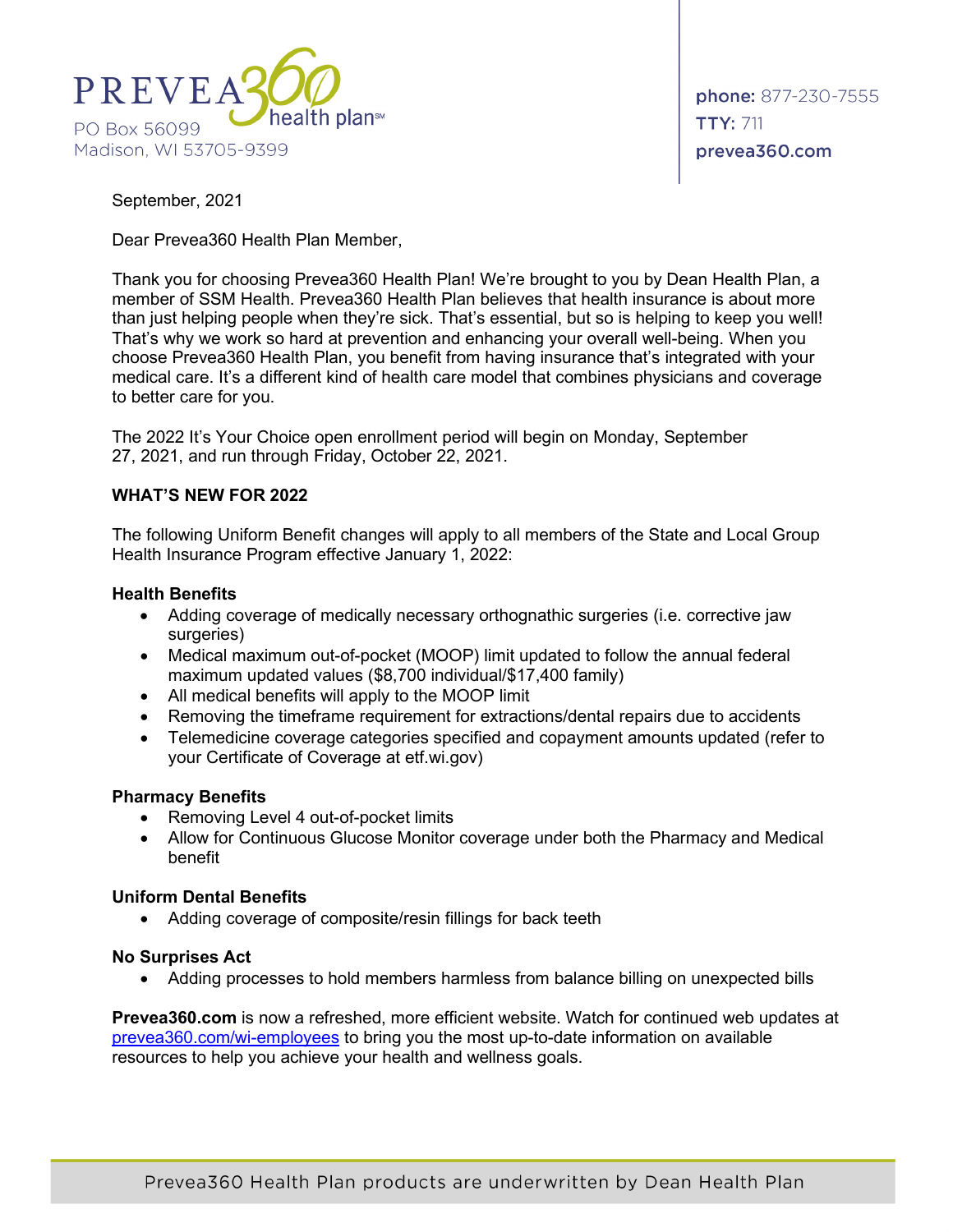# **STAY WELL**

Prevea360 Health Plan, in partnership with WebMD, offers a variety of health & wellness offerings available in both English and Spanish. These programs are independent of your WebMD Well Wisconsin programs through the State of WI Group Health Insurance Program. Separate user IDs and Passwords are required.

## **Health and Wellness Tools & Resources**

- **Daily Habits:** Select a goal or habit you want to start or improve and hold yourself accountable with a Daily Habit plan that offers tips and tricks along the way. Some things you can track include social connectedness, better sleep and back health.
- **Mental Health podcasts:** Learn about topics ranging from financial wellness to mental health.
- **Sync your device:** Check out the device connection center to sync your apps and devices.
- **Health Trackers:** Various trackers for sleep, steps walk, blood pressure, etc.

## **Wellness Events Calendar**

Access live monthly webinars, book club discussions and more that cover the eight dimensions of well-being, held virtually for you to attend from anywhere.

### **More Ways to Access Mental Health**

If you or someone you know is struggling, you are not alone. Prevea360 Health Plan offers many supports, services and treatment options within our network. Visit [prevea360.com/Wellness/Behavioral-health](https://prevea360.com/Wellness/Behavioral-health) for additional information.

Telemedicine continues to grow every day and more specialties are finding ways to provide virtual options for patients. Find out what telepsychiatry means and how it works. You can find an innetwork provider at [prevea360.com/doctors.](https://prevea360.com/Find-A-Doctor)

Learn more about Prevea360 Health Plan telepsychiatry at [prevea360.com/News/What-is](https://prevea360.com/News/What-is-telepsychiatry)[telepsychiatry.](https://prevea360.com/News/What-is-telepsychiatry)

## **STAY UP-TO-DATE ON PROVIDER INFORMATION**

Review the enclosed Comprehensive Provider Update (also online at [prevea360.com/wi](https://www.prevea360.com/Members/State-of-Wisconsin-Members)[employees\)](https://www.prevea360.com/Members/State-of-Wisconsin-Members) to see those providers who are no longer within the Prevea360 Health Plan network. Please note that providers who have left the network in 2021 will not be available to you in 2022.

It is also important to note that referrals are not needed when receiving care from in-network providers. Prior authorizations are required for certain services (such as high-tech radiology— MRI, PET, CT Scans—and low back pain) and care from all out-of-network providers. The following behavioral health and substance use services require a prior authorization: